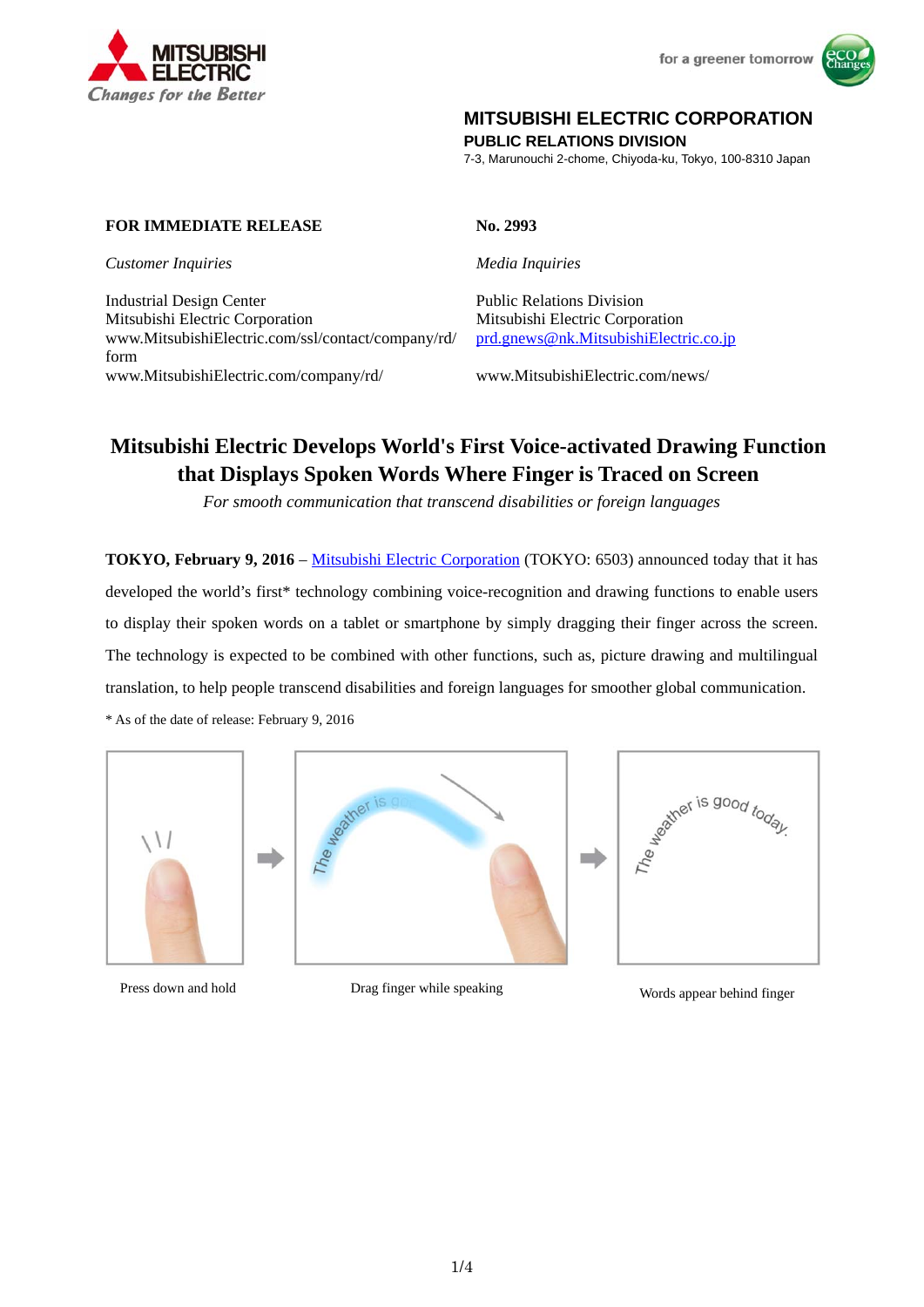# **Key Features**

#### *World's first user interface for voice-activated drawing*

- **-** By pressing down on the screen and then speaking, spoken words can be displayed wherever the finger is dragged across the screen.
- **-** Words stream behind the user's fingertip for an intuitive and enjoyable experience.
- **-** No need to write out words, so easier than conversing by writing.
- **-** Other functions can be added for innovative and diverse applications.

#### *Works with other functions for wider applicability*

- **-** The technology can be combined with a picture-drawing function to create illustrations, maps and other graphics augmented with text, enabling richer expressiveness and enhanced understanding.
- **-** The addition of multilingual translation would enable displayed words to be translated for face-to-face communication with speakers of other languages.

#### **Possible Applications**

#### *With picture drawing*

People with hearing disabilities cannot watch the speakers' mouth and hand movements simultaneously, making it difficult to understand a conversation involving spoken words and hand movements. Mitsubishi Electric's new technology allows a listener with a hearing disability to continue looking at the screen while the speaker talks and gestures with their hands.



A child with hearing disability communicating by drawing

#### *With multilingual translation*

Words displayed on the screen can be translated into other languages and then read out automatically.



Travelers drawing a picture of a souvenir and then asking where to buy it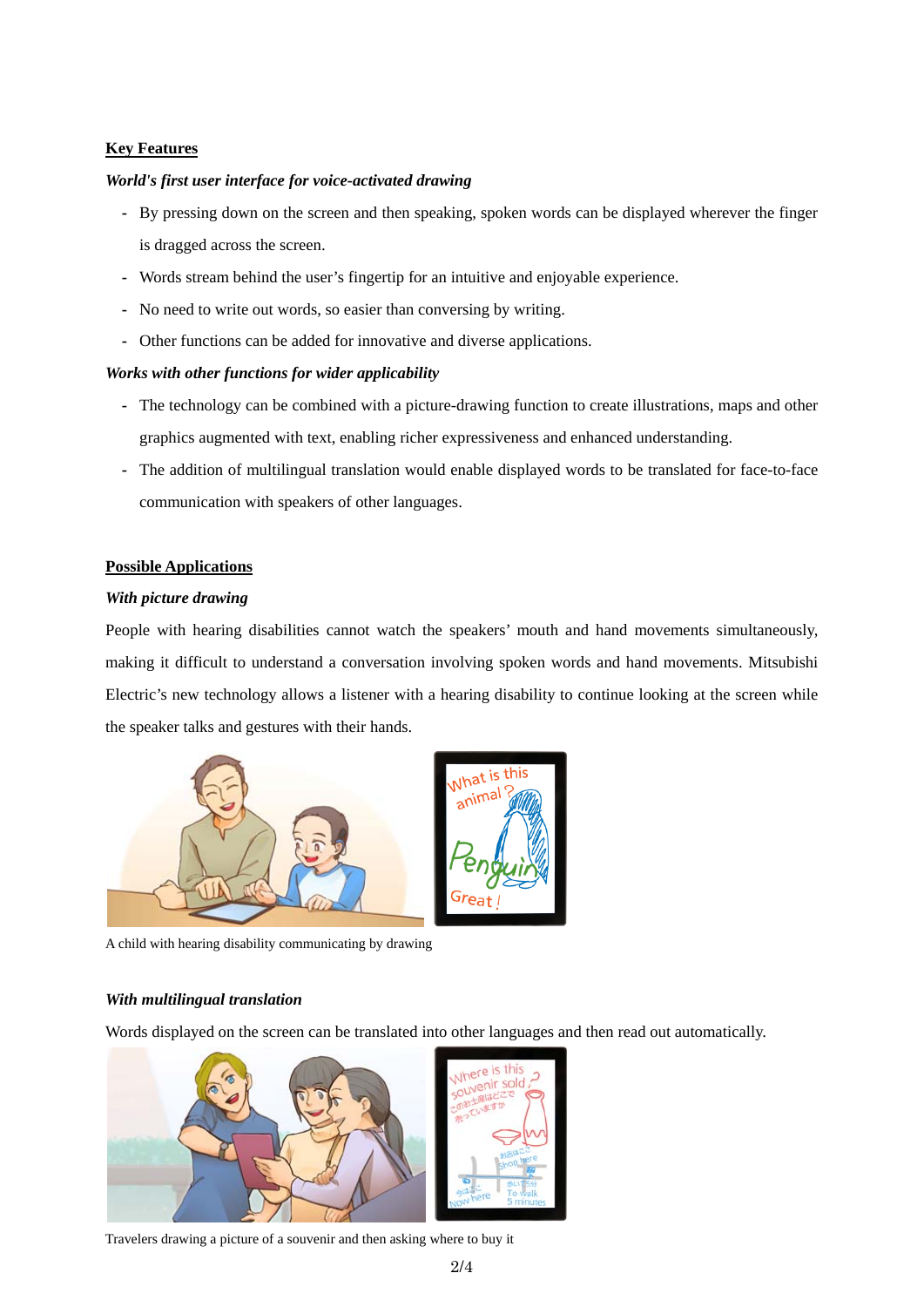### *With background images*

Stored images displayed on a screen can be overlaid with text of the speaker's words to explain the content of the images more clearly.



Doctor explaining an X-ray to a person with hearing disabilities



Traveler asking a taxi driver how long it takes to get to the destination shown in a picture

# *Handwriting recognition*

When the screen is tapped twice, the system analyzes the handwritten input and read out the written words, or translates them into a different language, allowing foreigners to easily communicate with people who are hard of hearing or people in noisy environments to communicate with others.



Staffer with hearing disability guiding a foreign visitor to his seat at an event hall